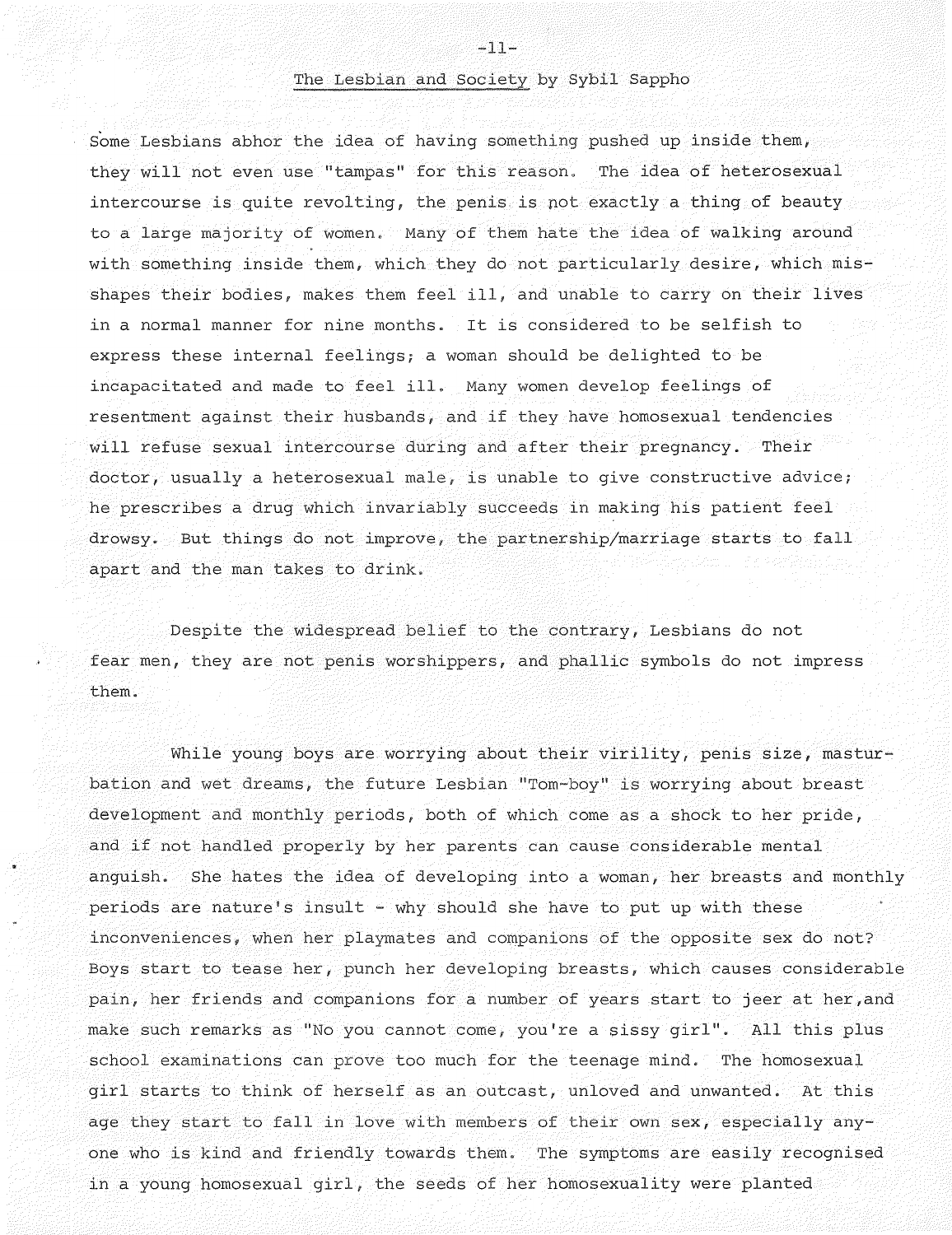years ago, and to consider that a doctor or psychoanalyst can change her overnight is sheer madness, and will cause depressive illness or a complete nervous breakdown. The right psychoanalyst can help her to understand herself; her parents can help her to concentrate more on her favourite subject at school, encourage her to work hard because it is essential to have a good career if she is going to be independent. Physical activities are essential and she should be encouraged to join a hockey club, cricket club (womens) or participate in any other form of sport; but the most essential of all is for the Lesbian to feel loved by her parents, and if she can discuss her feelings with her mother, she will develop into a worthy person, who will be of value to society, instead of a burden.

The adult Lesbian is not easily recognised, unless she chooses to appear masculine, and these are in the minority; most live decent, dull lives, and fit into the society around them at home and work, just as any heterosexual woman does. They can be intelligent, stupid, stable, unstable, artistic, inartistic, upper, middle or lower class, just as any heterosexual woman can be. The main differences between a homosexual and heterosexual woman are their outlooks with regard to their role in society as dictated by the heterosexual male, and their sexual preferences. Lesbians do not accept the role which heterosexual Man has chosen for Woman to perform in society.

On an average there is one homosexual in every large family, several at one's work, living in the same street, or in one's club. It is thought, by those who have made a study of the subject, that 4 to 6 percent of the population are homosexual, and that it is as common amongst women as it is amongst men. This means that roughly every woman is a Lesbian. The feeling that there is something shameful, dirty or sinful about what one "is" - is to destroy the full development of the personality, of the ability to relax, to be happy, spontaneous and fee; because internal tensions and conflicts eat away the soul . It is this which causes the high percentage of nervous breakdowns, alcoholism, drug addiction and finally suicides, to be found amongst Lesbians.

If they are married to a heterosexual man, and many do get married, under the false impression that marriage is a cure for homosexuality, doctors, relatives and friends are unable to understand their symptoms. On the surface these women seem to have everything they need - a good husband (who never satisfies her sexually), lovely children (who were not really asked for) and

-12-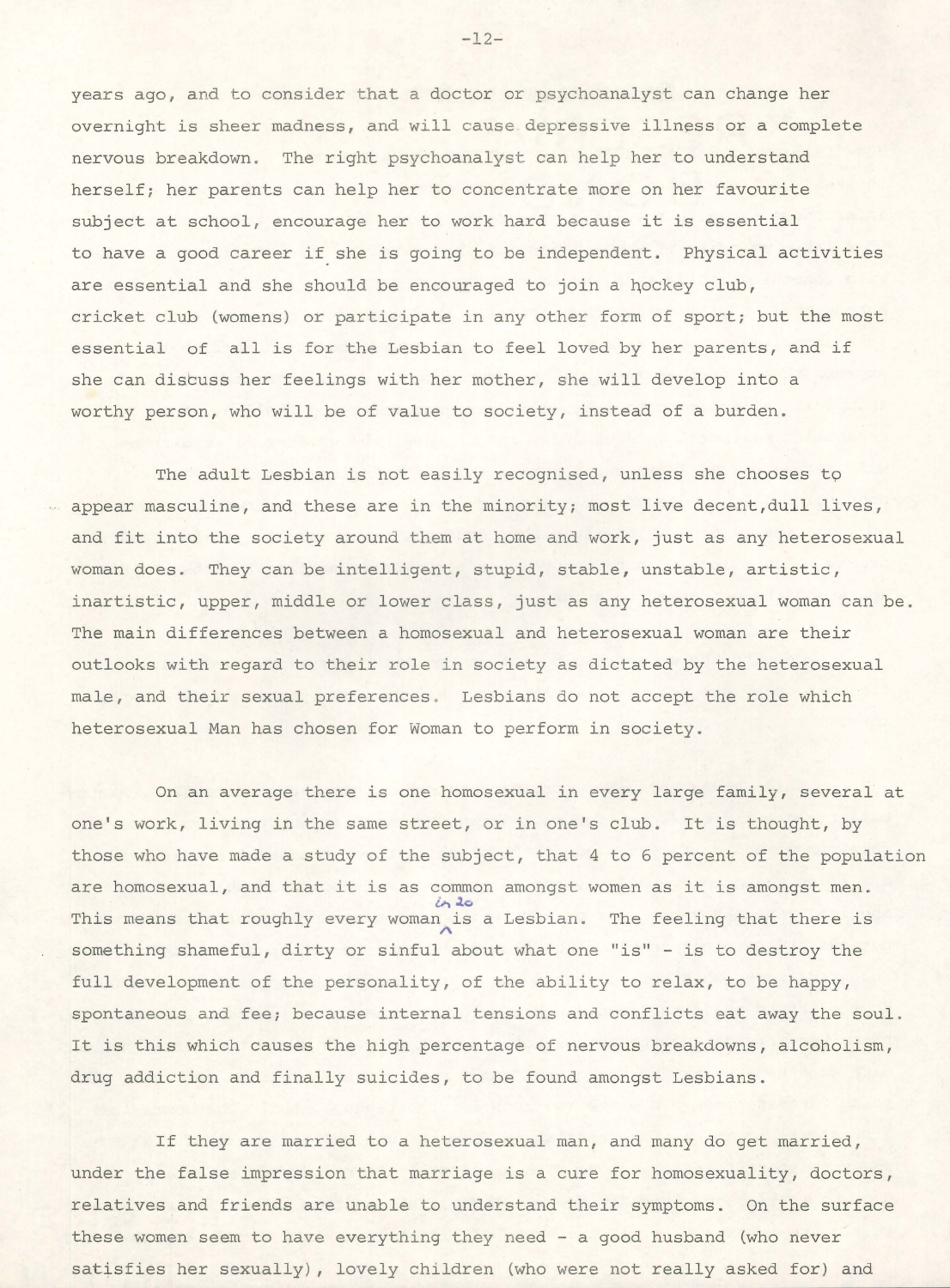a beautiful home which traps them within its walls, and no-one with whom they can truthfully discuss their problems. Lonely souls, crying out for help, surrounded by ignorance and so-called Christian ethics. Homosexuals should not be forced by society to marry heterosexuals, they are not compatible unless of course the heterosexual is aware that her/his partner to be is a homosexual, and is prepared to allow homosexual relationships to continue after the marriage. This does in fact take place in a surprisingly large proportion of mixed marriages, where unfortunately the heterosexual partner is unaware that her/his partner has a deeper relationship outside the marriage.

There are many Lesbians who do not have nervous breakdowns, are not alcoholics, drug addicts or commit suicide - but the tensions are still there. Many Lesbians married to heterosexual men are happy, they love their children, their husbands are not excessively over-sexed or bossy, and may even have homosexual tendencies themselves. These men are sensible enough to treat their wives as companions, and not helpless idiots, who have to spend their entire lives doing menial work. Household and other unpleasant chores are shared and so are their business ventures - two heads are better than one, and this type of set-up ususally does very well indeed. Of course this does not mean to say that every intelligent businesslike woman is a Lesbian; neither are all "bossy" women homosexuals. The true Lesbian is inclined to be unsure of herself in "square" (heterosexual) company, but quite naturally there are exceptions - it takes all kinds to make this world of ours.

Unfortunately a large number of heterosexual marriages are based on the so-called passiveness of the woman, she is expected literally to lie down and take it all without any complaint. In the past this is exactly what she was forced to do. Nowadays a woman with any common sense will not allow herself to be treated like a door mat with "welcome" written across her, she will start her marriage as she intends it to continue, as a partnership, sharing everything, including the unpleasant chores.

It must be realized that some husbands think it is their right to spend a large proportion of their spare time drinking with the boys; this is a form of mental homosexuality - which can lead to physical bisexuality. This type of heterosexual man is very intolerant towards the obvious homosexual female or male, and yet his very absence from home could be the cause of his daughters or sons homosexuality. He is the type of man who specialises in